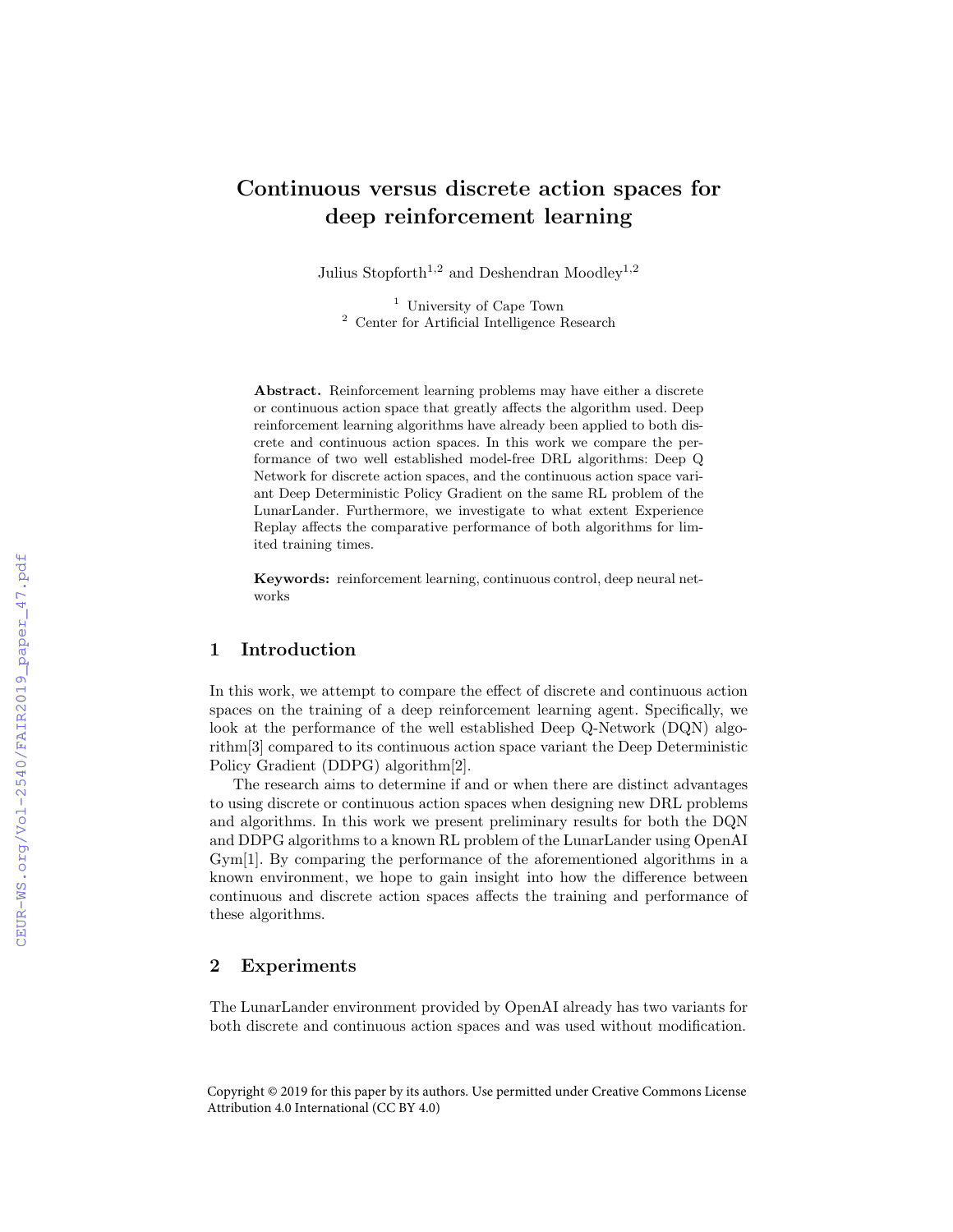2 Julius Stopforth and Deshendran Moodley

The LunarLander is considered "solved" when the algorithm achieves an average reward of 200 points on 100 independent trials.

Each algorithm is given 100, 200, and 500 episodes to train before measuring the average reward over 100 independent trials. The experiements were repeated 10 times each in order to eliminate the possibility of a singularly excellent result and facilitates the aim of comparative analysis between the two variations in the algorithms used.

Both algorithms were implemented the same network structure of a single fully connected hidden layer of 10 nodes. The network structures used ReLU activation layers and the RMSProp optimiser. Huber loss was used for the algorithms. The learning rate and greediness of both algorithms was also kept the same.

# 3 Results

In comparison to the DQN algorithm, the DDPG algorithm performed worse over 500 training episodes.

Table 1. Average reward for 100 trials for the DQN with experience replay

| $ No.$ training episodes $ 100 200 500$ |                    |  |
|-----------------------------------------|--------------------|--|
| Average reward                          | $-430 - 420 - 420$ |  |

Table 2. Average reward for 100 trials for the DDPG with experience replay

| $ No.$ training episodes $ 100 200 500$ |  |                    |
|-----------------------------------------|--|--------------------|
| Average reward                          |  | $ -733 -687 -718 $ |

#### 4 Discussion

The preliminary results presented in this work are align with the results obtained from the HEDGER algorithm[4] and suggest that DQN outperforms DDPG when the number of training episodes is limited. However, the results presented are inconclusive and limited.

Ongoing work includes extending the number of training episodes as well as the increasing the complexity of the deep learning structures used in order to gain deeper insight into the performance of the algorithms.